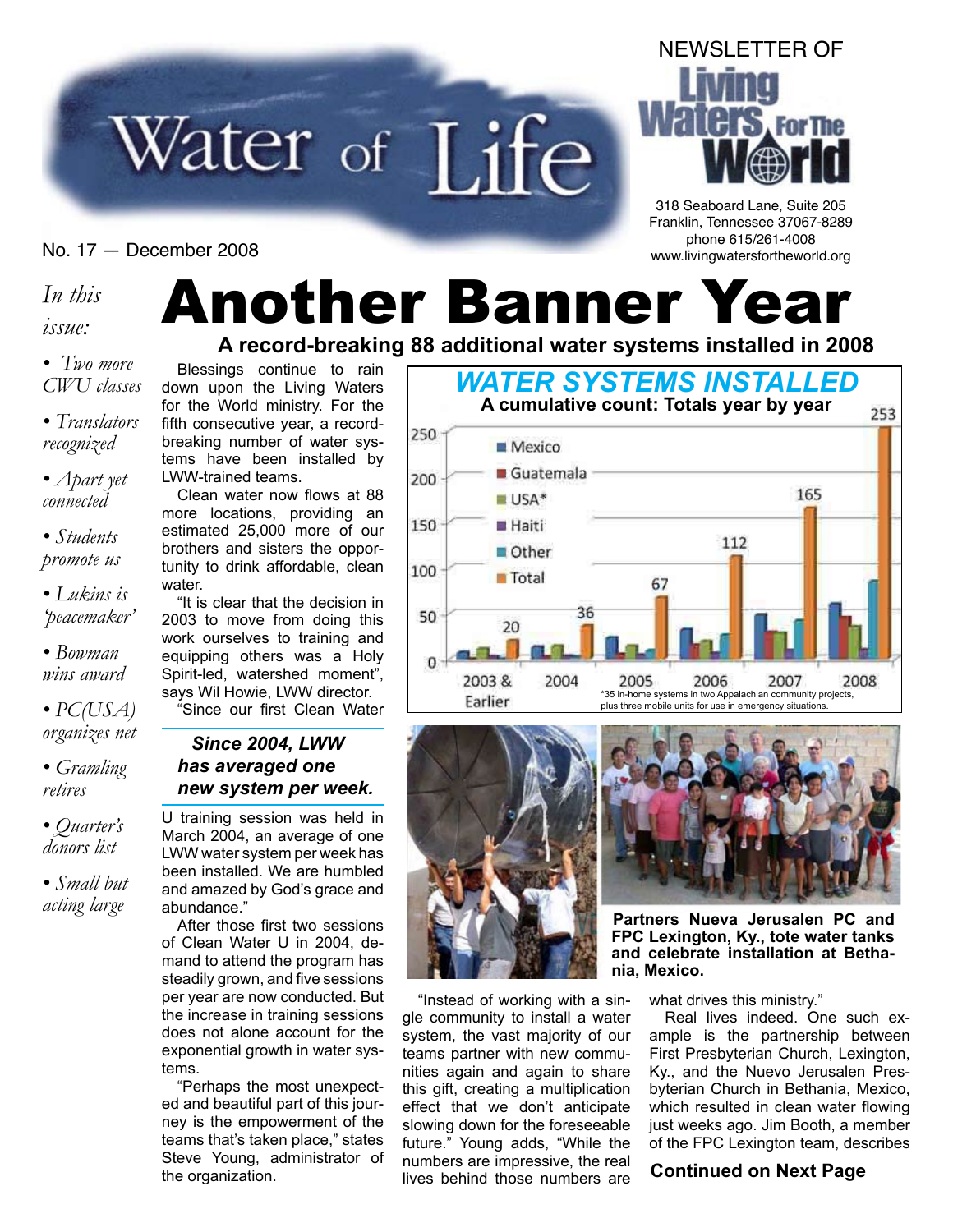

*1437 miles away Worlds apart Yet closely connected As flesh and blood.*

*Culture and language barriers Flooded through like ancient levees. Human need, compassion Core of our connection.*

> *Pipes, pumps, filters Bottles, caps, seals Knowledge, technology The visible deliverables.*

*Hunger for knowledge Thirst for living water Drive learning curve Complete pieces of the puzzle.*

*Unrestrained hospitality Ox-strong faith Hope overpowering despair Immeasurable gift we receive.*

*Clear, cool water flows Life-blood between us Courses through the veins Of our single beating heart.*

*Guatemala, Tennessee Guastatoya, Fayetteville Two dots on the globe Forever intertwined.*

> *Agua Viva Living Water Cuerpos y Almas Bodies and Souls.*

This poem is copyrighted April 2008 by the Rev. Todd Jenkins of Fayetteville, Tenn.. He is an instructor in Clean Water U, the LWW training program.

#### A Banner Year **Continued from Page 1**

the moment the water flowed:

"We had a wonderful celebration! The presentations went well except that I choked up a little (big surprise). There were prayers and singing and the presentation of certificates and, best of all, the drinking of the water. I can't begin to tell you how good it tasted! Partly this was because the water quality was very good and partly because of the symbolism."

Only God knows what the future holds for Living Waters for the World. Today, we give thanks and celebrate.



**Rosalia Quinones, Katy BeDunnah, Eupi Quinones**

# Translators recognized for excellence, dedication

Many of LWW's core documents must be translated into Spanish, a task that is entrusted to experts.

Rosalia Quinones and her husband, Eupi, own and operate Caribbean Translating Service. They work together to translate manuals and other documents for students at Clean Water U and for Operating Partners in the installation and health and hygiene training phases of clean water projects.

In appreciation for their excellent translation work, the Living Waters for the World Committee unanimously voted to present these partners with a letter of thanks and a certificate of appreciation for their enthusiastic and timely support of the Living Waters for the World mission project.

"Ever since Katy BeDunnah introduced us, Caribbean Translating Service has always gone beyond the normal boundaries of business to in fact, become partners with us in the provision of the highest quality translation services that we could imagine," LWW Director Wil Howie wrote to the Quinones..

"In your quick and very timely production of everything you have received, we are convinced your work is also a labor of love on behalf of those who are thirsty, those whom in the name of Jesus Christ, we are seeking to serve.

"Thank you so very much for your inspired and committed work. You continue to be a blessing to Living Waters for the World and those whom we serve."

The Quinones responded, "It means a lot to us, knowing that we are in a small way contributing to the wonderful work you and all the people at Living Waters do to provide clean water to those in need. We hope to continue our partnership for many years to come."



**Students manned an LWW display on Louisville Seminary grounds in September, then staged an "H2Omecoming" party in October to raise funds for LWW.**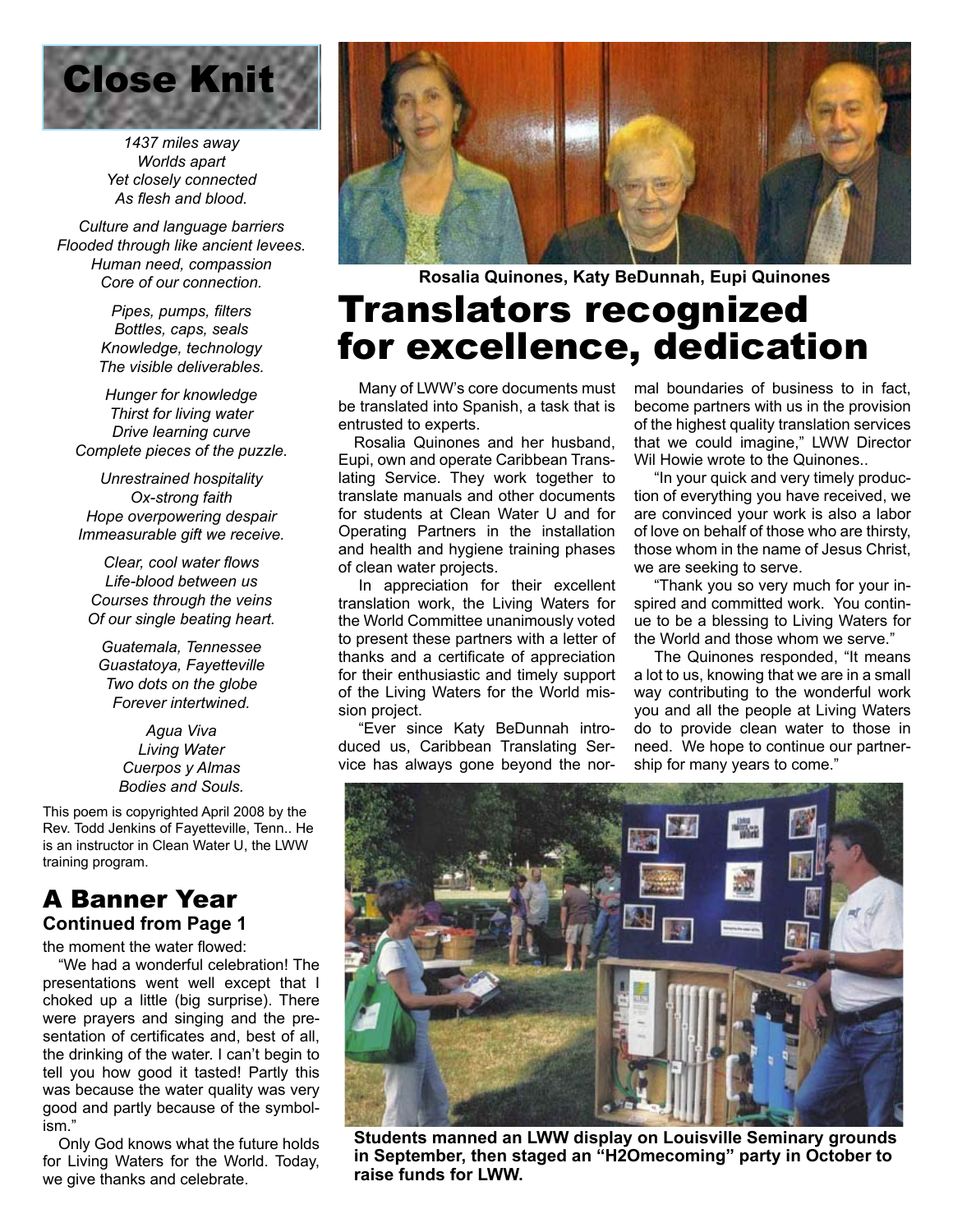



**Students: 47. Faith traditions: 5. Coming from: 11 states, 3 foreign countries. Variety in September!**

# And class No. 18: October 1-5, 2008



**The fifth and last class of 2008 numbered 43 graduates coming from nine states and two foreign countries.**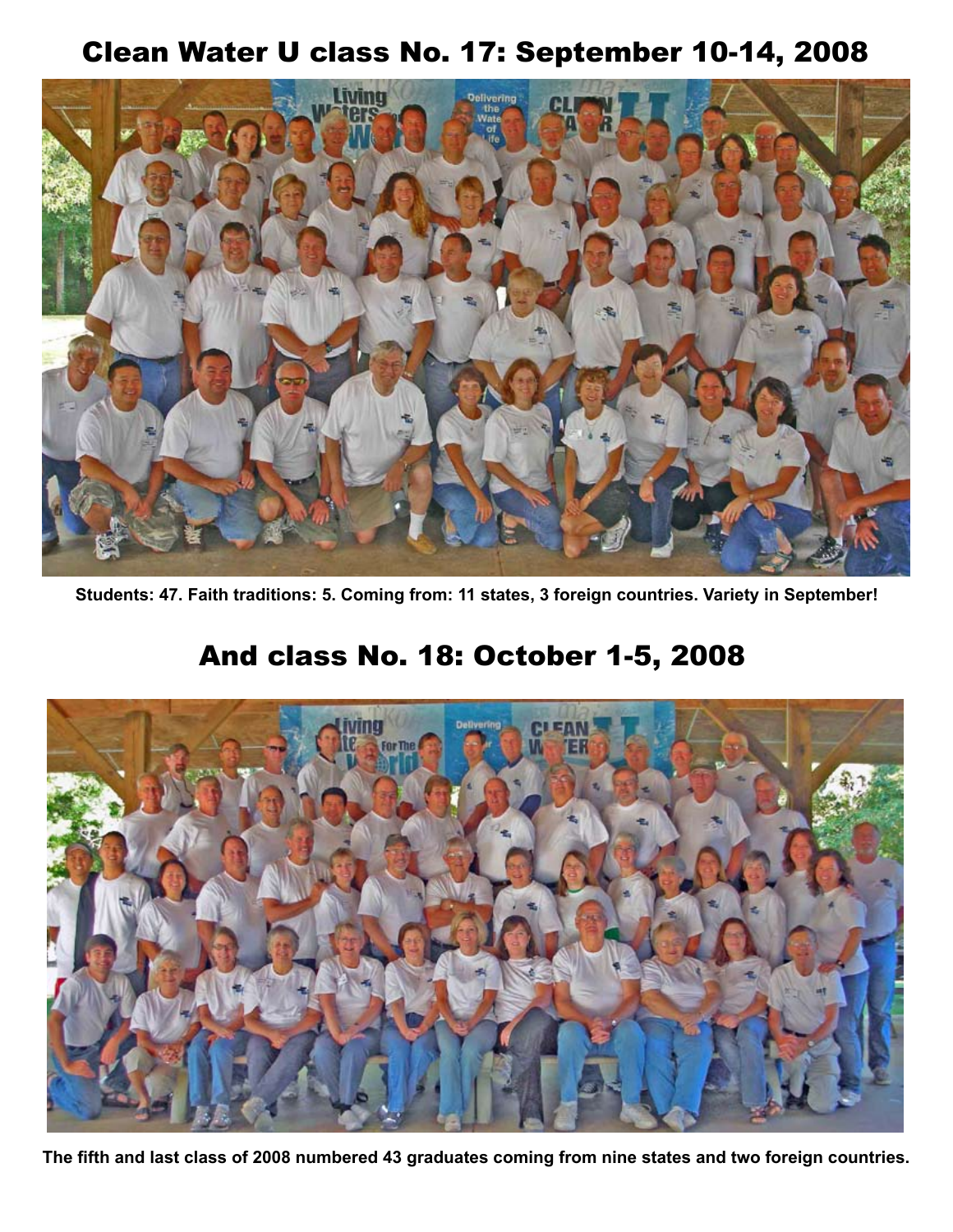# Lukins is church council's 'Peacemaker'

#### **By JANET TUCK**

Joanie Lukins, moderator of the Living Waters for the World Committee and coordinator of LWW's work in the Yucatan of Mexico, has won the 2008 Anti-racism and Peacemaker award from the Kentucky Council of Churches.

It must have been an easy choice. "We were inundated with nominations for Joanie Lukins for this award," the council's program director, the Rev. Christopher Benham Skidmore, said.

In addition to the synod's clean water program, Lukins, an elder in the Presbyterian Church of Danville, Ky., has been involved with the United Way and the Learning Disabilities Society of Danville. She has also been instrumental in building a missional relationship between her congregation and Presbyterians in the Yucatan Peninsula.

It was that relationship between her church and Mexico that led Lukins to LWW. At the 2001 General Assembly she picked up all kinds of information in the exhibit hall, including a brochure for LWW.

"Of all the stuff I collected in that hall, this one little brochure wouldn't go away," she recalls.

The following year Wil Howie, LWW founder and director, joined Lukins along with a mission team from Danville to install a clean water system at the Escuela Biblica Josue in Ciudad del Carmen, Mexico.

While there a pastor named Carlos Arias MacGregor came to see the water system. The Danville team knew MacGregor because they had supported him financially while he was a seminarian at San Pablo Presbyterian Seminary in Merida.

In 2004 the Danville team again worked with LWW to install a system at MacGregor's church in Lerma. Soon afterward, LWW established its network of water systems in the Yucatan, with Lukins as the volunteer coordinator in partnership with coordinators from each of the 11 presbyteries there. The goal is to have systems in each presbytery.

On the day that Lukins received the KCC award, a team from the Chapel Hill and



**Joanie Lukins (left) receives the Kentucky Council of Churches' Anti-racism and Peacemaker Award from KCC Executive Director Nancy Jo Kemper.**

First Presbyterian Church in Troy, Ky., in her home presbytery, Transylvania, were installing yet another system in the Yucatan.

Lukins is thrilled at the growth of the LWW network in the Yucatan. She has also been instrumental in developing educational components

for LWW and in helping to establish the Clean Water U training facility.

"Clean water is good news to people who don't have it," says Lukins. She reminds teams traveling to installation sites that it isn't only about the good they hope to do there.

"I say to them: 'Look into the eyes of every person you meet and look there for the image of Christ.' Lo and behold they find it. They look into the eyes and realize that the body of Christ is everywhere!"

Lukins told the luncheon crowd that this is why she does what she does. And she reminded them that she does not work alone, she works with friends and colleagues.

"It is a great honor to be called a peacemaker," Lukins said. "Jesus said, 'Blessed are the peacemakers.' I thank you so very much."

*The Rev. Janet Tuck is editor of* Presbyterian Voice*, the newspaper of the Synod of Living Waters.*

# Bowman wins volunteer award

A Louisville, Ky., foundation has recognized Bill Bowman, coordinator of the Appalachian Network of Living Waters for the World, as one of

this year's outstanding volunteers.

He was one of 12 honorees at the 31st annual Bell Awards presentation.



**Bill Bowman (center) likes the hands-on aspect of volunteering. "You're able to pick up some skills that you didn't have before," he said.**

The Spirit of Louisville Foundation cited his work not only with LWW in Appalachia but also with Habitat for Humanity and Project Warm, which helps low-income and disabled residents prepare their homes for winter.

Bowman, 61, retired from a desk job and looked for something that included a little more physical activity.

He has been working since 2005 with Bardstown Road Presbyterian Church on LWW's work in Appalachia and was instrumental in installation of home systems in the Buffalo Creek community of East Tennessee.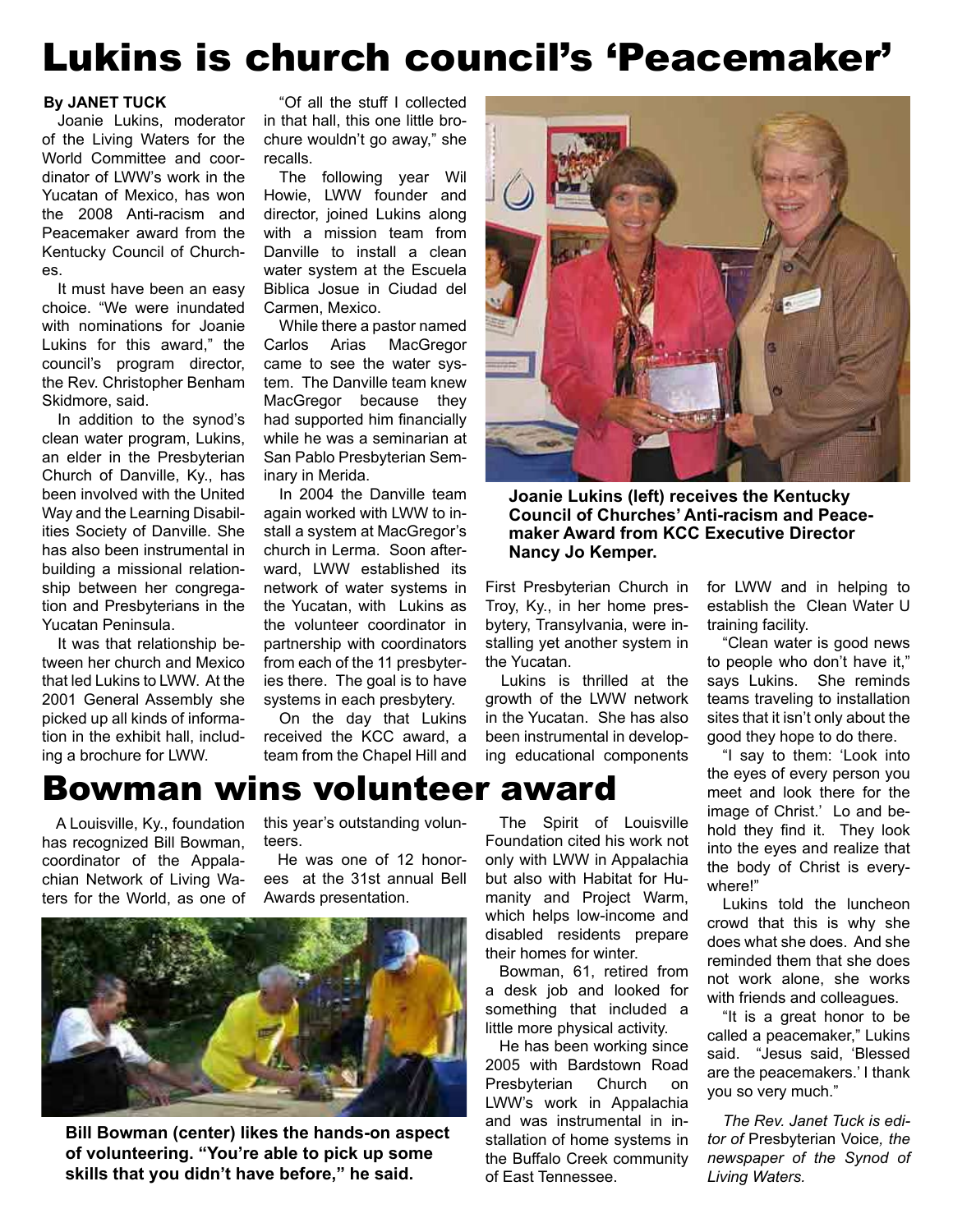# LWW helps form water mission network Become more involved in issues about water, churches urged

#### **By Pat Cole**

#### **Communications Associate, Presbyterian World Mission**

Jesus' imperative to give drink to the thirsty is largely neglected by churches today, according to the head of two organizations dedicated to clean water access in the developing world.

 "Water will be one of the three most important issues in the 21st century, along with food and energy," David Douglas told about 40 participants in a Presbyterian Church (U.S.A.) Mission Consultation on Water Nov.. 13–15 in Sacramento, Calif. [Among them was the Rev. Wil Howie, director of Living Waters for the World.]

Douglas founded Waterlines [www.waterlines.org], a group involved in clean water projects in 12 countries, and Water Advocates [www.wateradvocates.org], an organization that seeks more government and private funding for access to clean water and basic sanitation.

At the end of the consultation the group decided to form a water mission network [www.pcusa.org/worldwide/get-involved/networks.htm]. It is the PC(USA)'s 34th mission network.

Participants at the meeting included representatives from congregations, middle governing bodies, country mission networks and Presbyterian groups focused on water projects as well as General Assembly Council staff and international mission personnel.

Several factors hinder church involvement in international wa-

ter issues, Douglas said.

First, he said most churches are not aware that 1.1 billion people lack clean drinking water and another 2.6 billion do not have adequate sanitation. Though water-related diseases claim between 2 million and 5 million lives each year, Douglas noted that the issue has received scant media attention.

Churches are also concerned with other pressing issues such as homelessness, AIDS and hunger. However, he asked, "If we want to address hunger, can you do this without addressing water?" Douglas said other factors contributing to inaction by churches are a focus on domestic water issues and a preoccupation with the debate on the ethics of private ownership of water.

Acknowledging that the complexity of the problem often stymies church involvement, Douglas offered some

suggestions for action at the congregational level:

-Participate in water projects in a region of the world where the congregation has an interest and an existing mission relationship.

-Address clean water and sanitation issues from the pulpit.

"This is the last taboo subject," he said. "You hear ministers preach on AIDS, but not diarrhea (one of the most prevalent water-related diseases)."

\_\_\_\_\_\_\_\_\_\_\_\_\_\_\_\_\_\_\_\_\_\_\_\_\_\_\_\_\_\_



### I want to support Living Waters for the World. Believing that all of God's children need clean water, here's my gift or pledge to help in the work.

| Amount □ enclosed or □ pledged \$______________(Pledge to be paid by date: _____________) |                                                                                                                                                                                                                                   |  |
|-------------------------------------------------------------------------------------------|-----------------------------------------------------------------------------------------------------------------------------------------------------------------------------------------------------------------------------------|--|
|                                                                                           | Given $\Box$ in memory of or $\Box$ in honor of                                                                                                                                                                                   |  |
|                                                                                           |                                                                                                                                                                                                                                   |  |
|                                                                                           | Mail to: Living Waters for the World, 318 Seaboard Lane, Suite 205, Franklin TN 37067<br>or send by E-mail to: infolww@livingwatersfortheworld.org<br>For more information: www.livingwatersfortheworld.org or phone 615-261-4008 |  |
|                                                                                           |                                                                                                                                                                                                                                   |  |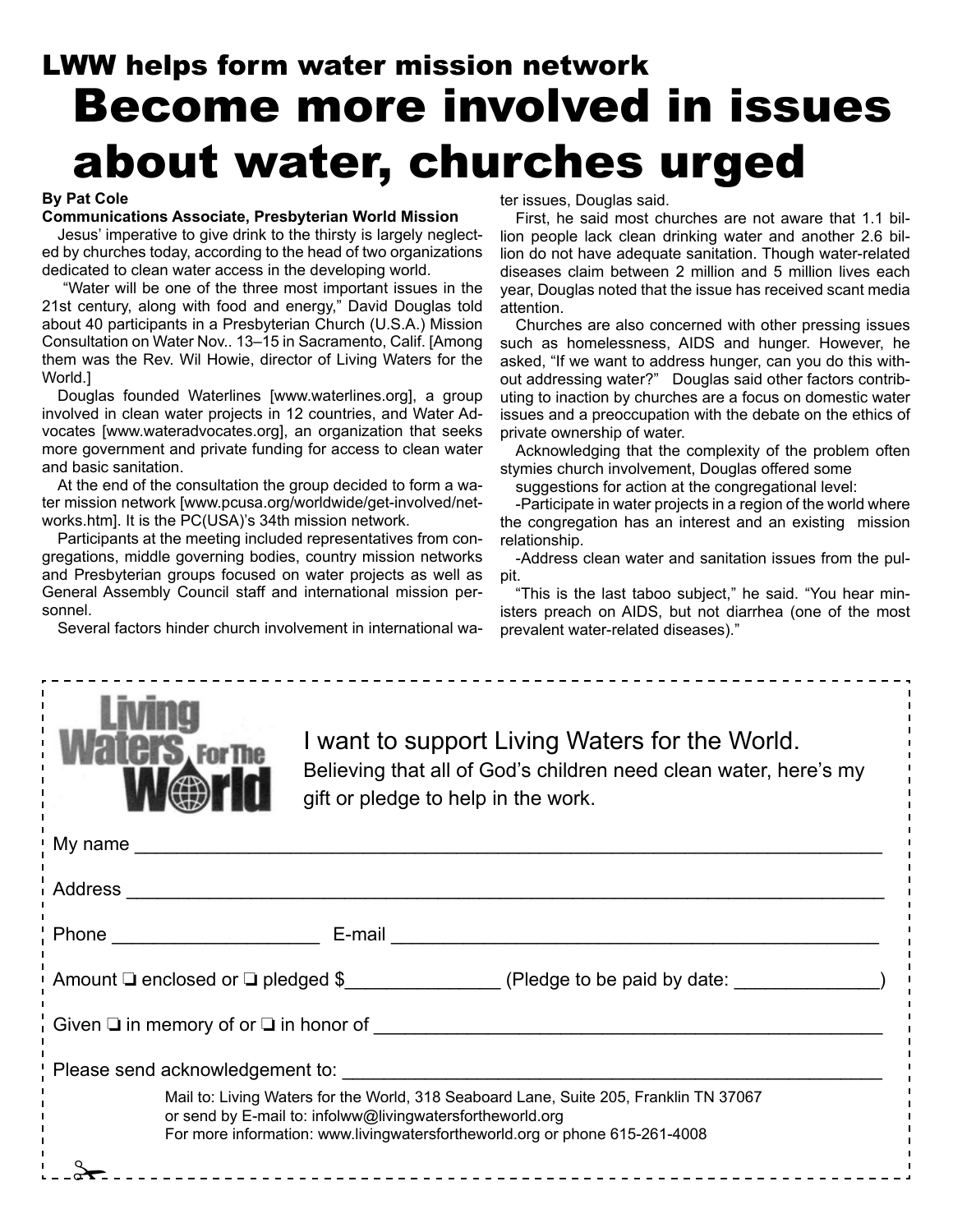# LWW doubles up to recognize service of long-time volunteer John Gramling

A single, simple ceremony simply won't suffice when you want to recognize the "grand old man" of Living Waters for the World.

So LWW did it twice in honor of the retirement of John Gramling of Scottsville, Ky.

The synod mission group's Technology Team feted him with gag gifts and a cake at its August meeting, and then the full LWW Committee had its own cake ceremony when it met later in the month.

The octogenarian Gramling was one of the first members of the fledgling water mission, participating in its first installation ever, in 1996 in the Mexican border town of Reynosa.

In the early years, before the current Fulfillment Center was activated as the shipping point for materials and supplies, a barn at Gramling's Flying Frog Farm held many of the pipe fittings, filters and pumps for those first experimental water treatment systems.

Across the years he has participated in many installations, notably equipping a hospital boat on an Amazon River tributary in Brazil with the equipment to turn dark brown river water into sanitary, potable water.

Many LWW participants and supporters will remember Gramling's appearance on the organization's second video, where he described himself as a "Spirit-operated person" and said many of the mission program's advances



at critical times could not be credited to pure chance.

For such a person, the Tech Team's gifts of an Indian headdress and a chamois cloth might seem odd choices, but insiders caught on right away.

In the early days, fellow volunteers nicknamed Gramling "Chief Dark Cloud" for his stubborn pragmatism when others seemed too optimistic. As for the chamois, Gramling frequently joked that he always carried one on a mission trip to wipe his fingerprints off the equipment to avoid prosecution if the system failed.

Not one but two cakes were provided

by Pierce Buford at the Tech Team celebration, and the team serenaded him as a "Jolly Good Fellow."

At the LWW Committee meeting, Gramling was accompanied by his wife Vera, a traditional provider of baked goodies for team and committee meetings. Guests **John Gramling Intitled the occasion**<br>present for the occasion

> included some friends from Western Kentucky Presbytery and long-time volunteers Bob and Estelle Armistead of Decatur, Ga. There was another cake, and several of those present gave testimonials.

> The committee gave Gramling a plaque with a color scene from the video, showing him leaning over a pew in the Camp Hopewell chapel, on the campus of Clean Water U. The plaque referred to his "Spirit-operated" phrase and expressed gratitude for his ministry in "promoting the vision of clean water for all of God's children."

# Thanks to these Third Quarter donors

Living Waters for the World depends entirely on contributions for financial support. Our deep appreciation goes to the following who have given in the third quarter of 2008.

Churches and organizations are listed on the next page. Those which have given through their presbyteries or synods are not identified. Payments for equipment are not included.

#### **Individuals**

Robert E. Adamski Guthrie T. Abbott Bob and Estelle Armistead Charles F. and LoAnn L. Bassett Katy BeDunnah Diane Blankenhorn Bill and Linda Bowman Pierce Buford Colette Cardwell Martha J. Carmichael Becki Carroll Anita C and Claud Clark III

Brian and Carol Dolan Brian and Teresa Dunbar Robert and Helen Ferguson James R. and Karen B. Hartigan Robert and Martha Haynes Robert G. Howell Wil and Michelle Howie Martha B. Jacobs Scott and Kristen Kennedy Lynn A. Kszos Culver S. Ladd E. C. Linblad James R. and Carol Mahaffey

Kristina and Robert McCain Rita J. and William V. Nofsinger Pamela S. and Bennett R. Potter R. S. and Virginia Price Julia C. Smith Dewitt and Zilla Spencer M. H. Swain David H. and Lois J. Thomas Wilbur Todd Remi Van Compernolle Marilyn J. Williams W. Bryant Williams Linda H. and James P. Worden

#### *Honor a loved one with a memorial*

When you are wondering how to honor someone, think about giving an honorarium to Living Waters for the World. This gift is a gift that keeps on giving by helping LWW provide clean water to those in need around the world.

LWW will send your honoree a card stating that you have given a gift in their honor. This is great for birthdays, holidays, special occasions, or any time you want to say thank you to someone special.

You can use the form on the last page of this newsletter to make your gift.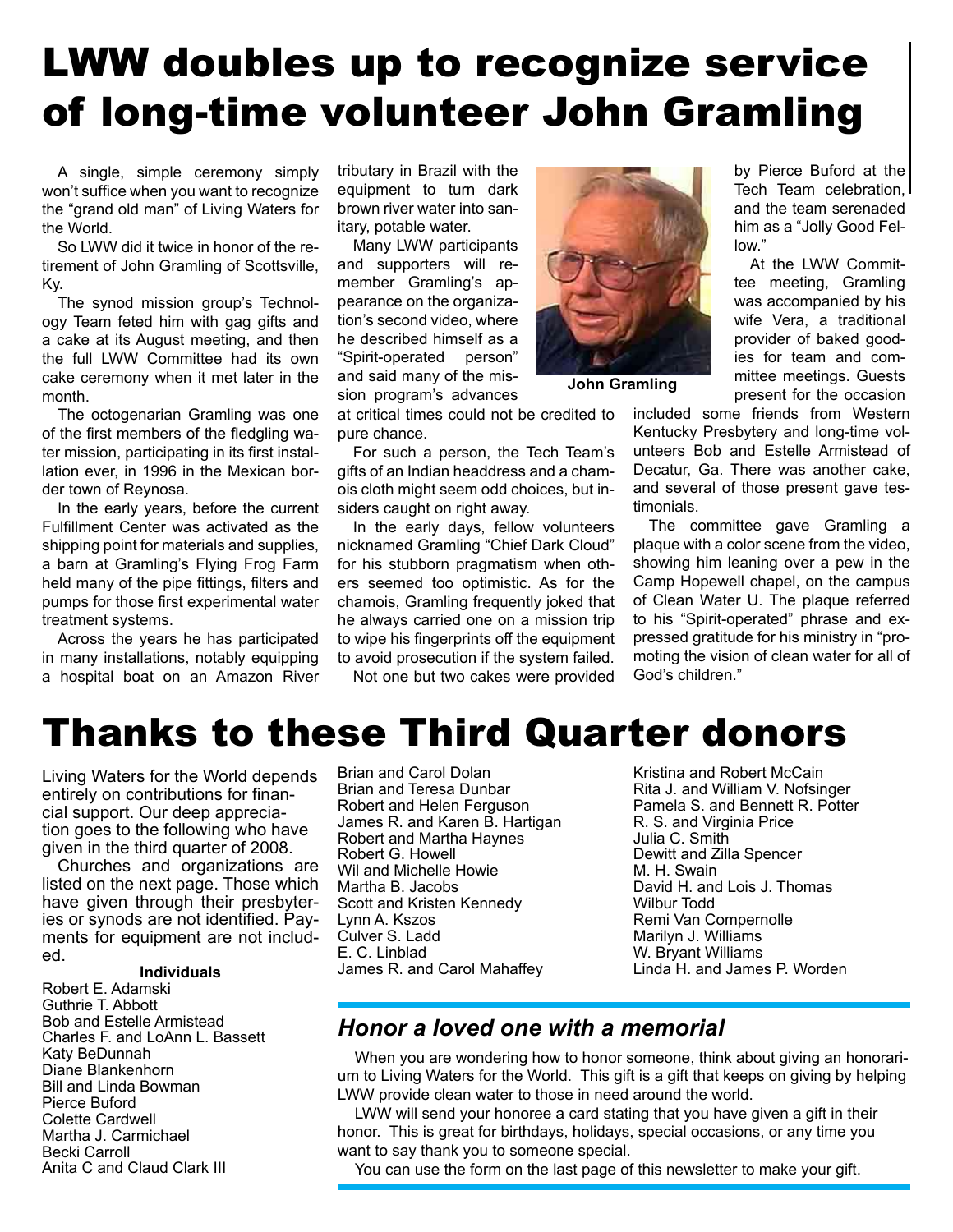# For helping bring gift of water, we thank these, our contributors

## A THIRD QUARTER DONOR LIST

Individual donors are listed on the previous page

**Churches and Organizations** Central Florida Presbytery, Orlando FL Presbytery of East Tennessee, Knoxville TN Holston Presbytery Kingsport TN Presbytery of Lake Erie, Erie PA Presbytery of Mid-Kentucky, Louisville KY Mid-South Presbytery, Memphis TN Presbytery of Middle Tennessee Franklin TN Presbytery of Mississippi, Hattiesburg MS Presbytery of Shenandoah, Harrisonburg VA Presbytery of Sheppards & Lapsley, Birmingham AL Presbytery of St. Andrew Oxford MS Presbytery of Transylvania, Lexington KY Presbytery of Western Kentucky, Hopkinsville KY Synod of Living Waters, Franklin TN PCUSA, Louisville KY PW of First Presbyterian Church, Blytheville AR PW of Decherd Presbyterian Church Decherd TN AL/MS PW Conference, Jackson MS PW of Farragut Presbyterian Church, Knoxville TN PW Synod of the Sun, New Orleans LA PW of Rivermont Presbyterian Church, Hixson TN Smith Living Trust, Lexington KY Anonymous Advent Presbyterian Church, Cordova TN Bates Memorial Presbyterian Church, Huntington WV Beaumont Presbyterian Church, Lexington KY Belle Valley Presbyterian Church, Erie PA Bellevue Presbyterian Church, Nashville TN Bethlehem Presbyterian Church, Pittstown NJ Bethpage Presbyterian Church, Kannapolis NC Beulah Presbyterian Church, Louisville KY Brown Hill Presbyterian Church, Tellico Plains TN Brownson Memorial Pres. Church, Southern Pines NC Chapel Hill Presbyterian Church, Blue Springs MO Chatham Presbyterian Church, Chatham IL Chinese Presbyterian Church, Kenner LA Christ Lutheran Church, Stockton IL Christ Presbyterian Church, Daphne AL ChristChurch Presbyterian, Bellaire TX Christiansburg Pres. Church, Christiansburg VA Clifton Presbyterian Church, Maxwelton WV Collierville Presbyterian Church, Collierville TN Crescent Springs Pres. Church, Crescent Springs KY Eastminster Presbyterian Church, Dallas TX Emmanuel Presbyterian Church, Bedford TX Enville United Methodist Church, Henderson TN Erwin Presbyterian Church, Erwin TN First Baptist Church, Oxford MS First Presbyterian Church, Anniston AL First Presbyterian Church, Ashland KY First Presbyterian Church, Chanute KS First Presbyterian Church, Greenwood MS First Presbyterian Church, Jackson TN First Presbyterian Church, Lexington KY First Presbyterian Church, Moncks Corner SC First Presbyterian Church, Oak Ridge TN First Presbyterian Church, Oxford MS First Presbyterian Church, Paris TN

First Presbyterian Church, Perrysburg OH First Presbyterian Church, Richmond KY First Presbyterian Church, Sweetwater TX First Presbyterian Church, Tulsa OK First Presbyterian Church, Tupelo MS First Presbyterian Church, Waverly NY First Presbyterian Church, Westfield WI First Pres. Church of Oceanside, Oceanside CA First United Methodist Church, Smithville TX First United Presbyterian Church, Bellefontaine OH Ft. King Presbyterian Church, Ocala FL Garwood Presbyterian Church, Garwood NJ Grace Covenant Pres. Ch. of Princess Anne, Virginia Beach VA Grace Presbyterian Church, Temple TX Graham Presbyterian Church, Graham NC Greenview United Church, Greenview IL Highland Presbyterian Church, Louisville KY Hope Presbyterian Church, Huntsville AL Hunter Presbyterian Church, Lexington KY Idlewild Presbyterian Church, Memphis TN Iroquois Presbyterian Church, Louisville KY Kanapaha Presbyterian Church, Gainsville FL Latrobe Presbyterian Church, Latrobe PA Linway United Pres. Church, North Versailles PA Mars Hill Presbyterian Church, Athens TN Murrell's Inlet Presbyterian Church, Murrell's Inlet SC New Bedford Presbyterian Church, Pulaski PA New Hope Presbyterian Church, Chattanooga TN North Shenango Presbyterian Church, Espyville PA Overlook Presbyterian Church, Mobile AL Parkville Presbyterian Church, Parkville MO Pocket Presbyterian Church, Sanford NC Providence Presbyterian Church, Southhaven MS Reedy Creek Presbyterian Church, Kingsport TN San Marino Presbyterian Church, San Marino CA Second Presbyterian Church, Kansas City MO Second Presbyterian Church, Lexington KY Second Presbyterian Church, Louisville KY Southminster Presbyterian Church, Birmingham AL Stone House Presbyterian Church, Toano VA The First Presbyterian Church, Lebanon OR The Presbyterian Church, Danville KY The Village Church, Prairie Village KS Trinity Presbyterian Church, Herndon VA Trinity Presbyterian Church, Huntsville AL Trinity Presbyterian Church, Milwaukee WI Trinity Presbyterian Church, Pensacola FL Valley Pike Presbyterian Church, Bristol TN Versailles Presbyterian Church, Versailles KY West Hempfield Presbyterian Church, Irwin PA West Nottingham Presbyterian Church, Colora MD West Side Presbyterian Church, Lawrence KS Westminster Presbyterian Church, Fresno CA Westminster Presbyterian Church, Gulfport MS Westover Hills Presbyterian Church, Little Rock AR White County Parish, Sparta TN Whitetop Presbyterian Church, Whitetop VA Woodland United Methodist Church, Pike Road AL